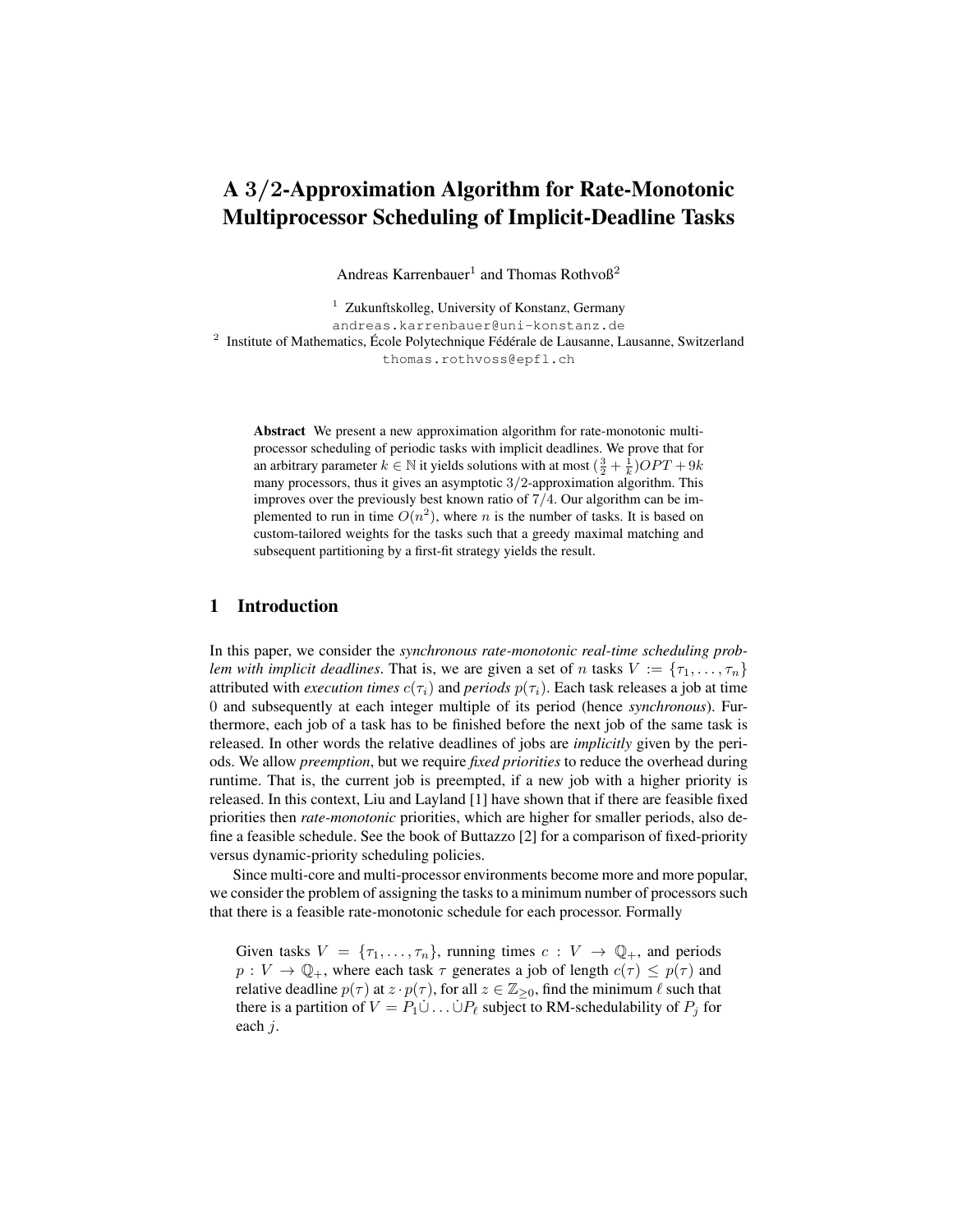Here we *forbid migration*, i.e. jobs of the same task must always be processed on the same machine. This scheduling problem has received considerable attention in the realtime and embedded-systems community. This popularity is due to the fact that more and more safety-critical control applications are carried out by microprocessors and in particular by multiprocessor environments. Such scheduling problems are today a major algorithmic challenge in the automotive and aviation industry.

The idea for our algorithm is as follows: Suppose all tasks had utilization larger than  $\frac{1}{3}$ . Then at most 2 tasks can be assigned to each processor. Define an undirected graph  $G = (V, E)$  with the tasks being the nodes and an edge  $\{\tau_1, \tau_2\}$  for each pair such that  $\tau_1$  and  $\tau_2$  can be RM-scheduled on a single processor. Then the size of a maximum matching plus the number of nodes not covered by that matching gives  $OPT$ . We incorporate the existence of small tasks by only including an edge  $\{\tau_1, \tau_2\} \in E$  if  $w(\tau_1)+w(\tau_2)$  exceeds a certain threshold. Here  $w(\tau)$  is a proper weight function which is monotonically increasing with the *utilization*  $u(\tau) = \frac{c(\tau)}{p(\tau)}$ .

#### 1.1 Related work

The famous *Bin Packing* problem is an important special case of our scheduling problem. The objective of Bin Packing is to find a partition of a set of items of different sizes, say  $u_i \in (0,1]$  for  $i = 1, \ldots, n$ , into a minimum number of bins such that the total size of each bin does not exceed 1. The similarity to our scheduling problem becomes apparent by introducing the notion of the utilization of a task, i.e.  $u(\tau) = c(\tau)/p(\tau)$ . If all periods are the same, e.g. the common denominator of rational item sizes, then the priorities for the rate-monotonic scheduling problem become irrelevant and a set of tasks is feasible for one processor, if and only if their total utilization does not exceed 1.

Successful heuristics for Bin Packing are *First Fit*, *Next Fit* and *Best Fit*. In all variants the items are assigned in a consecutive manner to a bin, which has enough space (or a new one is opened). For First Fit the current item is assigned to the bin with the smallest index, in Best Fit it is assigned to the bin, whose item sum is maximal. For Next Fit an active bin is maintained. If the current item does not fit into it, a new bin is opened, now being the active one; old bins are never considered again. In *First Fit Decreasing* the items are first sorted by decreasing sizes and then distributed via First Fit. In the worst-case Next Fit produces a 2-approximation, while First Fit needs  $\left[\frac{17}{10}OPT_{\text{BinPacking}}\right] + 1$  many bins [3]. Asymptotically, Best and First Fit Decreasing have an approximation ratio of  $11/9$  [4]. Furthermore, there is an asymptotic PTAS [5] and even an asymptotic FPTAS exists [6]. More on Bin Packing can be found in the excellent survey of Coffman et al. [7].

The *utilization* of a task set V' is defined as  $u(V') = \sum_{\tau \in V'} c(\tau) / p(\tau)$ . If V' is feasible (i.e. RM-schedulable on a single machine), then the utilization  $u(V')$  is at most 1. However, V' can be infeasible, even if  $u(V') < 1$ . Liu and Layland [1] have shown that V' is feasible, if  $u(V')$  is bounded by  $n'(2^{1/n'} - 1)$ , where  $n' = |V'|$ . This bound tends to  $\ln(2)$  and the condition is not necessary for feasibility, as the example with equal periods shows. Stronger, but still not necessary conditions for feasibility are given in [8,9,10].

The *response time* of a job is the difference of release time and completion time. The response time of a task is defined as the maximal response time of any of its jobs.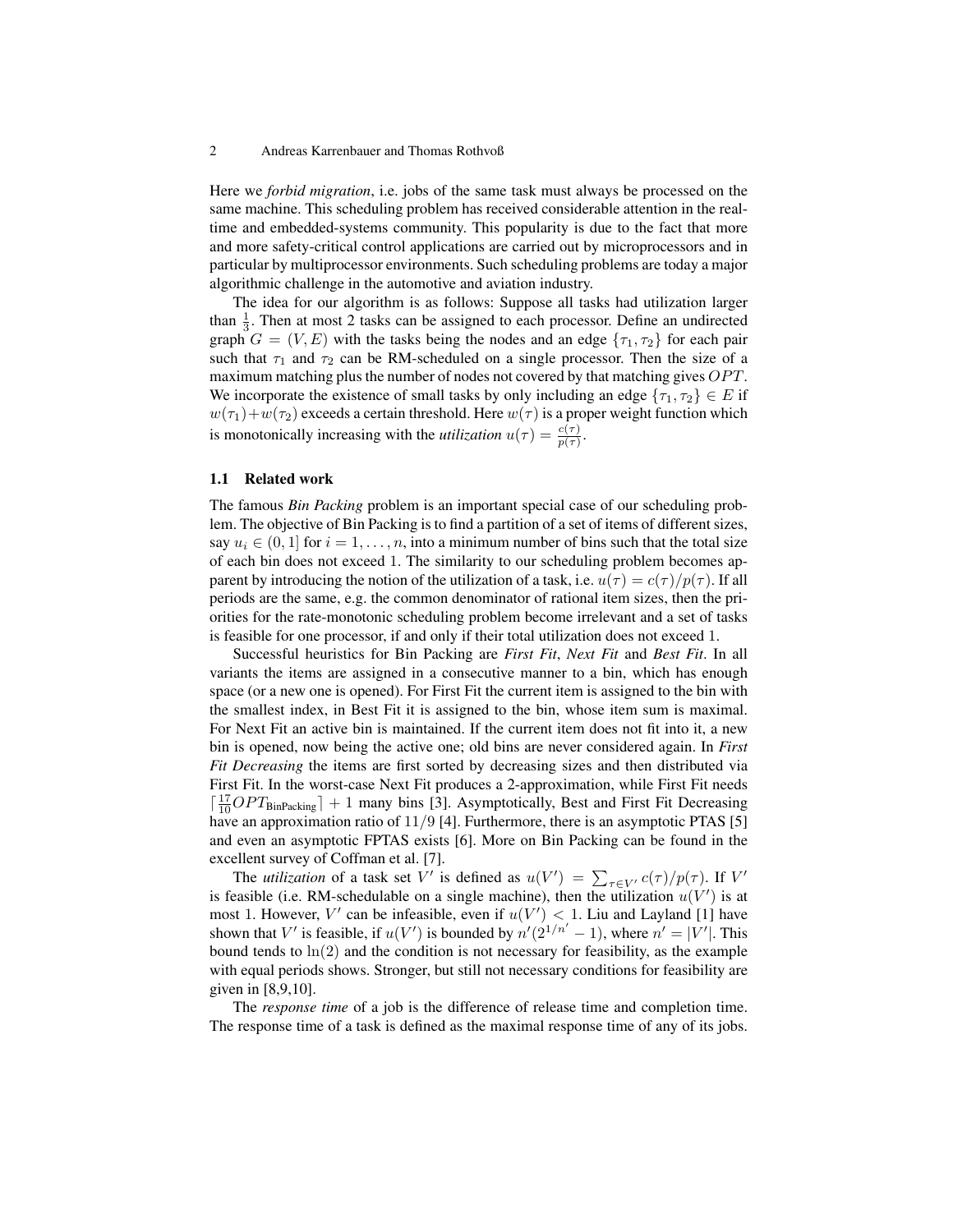In our synchronous setting, this value is attained for the first job (which is released at time 0), see [1].

If  $p(\tau_1) \leq \ldots \leq p(\tau_n)$  then the response time for  $\tau_i$  in a rate-monotonic, uniprocessor schedule is given by the smallest value  $r(\tau_i) \geq 0$  with

$$
r(\tau_i) = c(\tau_i) + \sum_{j < i} \left[ \frac{r(\tau_i)}{p(\tau_j)} \right] c(\tau_j).
$$

Of course  $\tau_1, \ldots, \tau_n$  are feasible if and only if  $r(\tau_i) \leq p(\tau_i)$  for  $i = 1, \ldots, n$ . But it was proved in [11] that such response times cannot even be approximated in polynomial time within a constant factor, unless  $NP = P$ . Nevertheless in practice response times can be efficiently computed using a fix-point iteration approach [12]. Furthermore Baruah and Fisher [13] showed that there is an FPTAS for computing the minimum processor speed, which is needed to make a task system RM-schedulable. However, the complexity status of verifying, whether the RM-schedule of a set of implicit deadline tasks on a single machine is feasible, remains an open problem [14]. Fortunately for  $n = 2$  there is an simple exact criterion (cf. [15], chapter 32): The task set  $\{\tau_1, \tau_2\}$  with  $p(\tau_1) \leq p(\tau_2)$  is RM-schedulable if and only if

$$
c(\tau_2) \leq \left\lfloor \frac{p(\tau_2)}{p(\tau_1)} \right\rfloor (p(\tau_1) - c(\tau_1)) + \max \left\{ 0, p(\tau_2) - \left\lfloor \frac{p(\tau_2)}{p(\tau_1)} \right\rfloor p(\tau_1) - c(\tau_1) \right\}.
$$
 (1)

This constant time test will be used in our algorithm.

Most popular algorithms for rate-monotonic multiprocessor scheduling first sort the tasks in a suitable way and then distribute them in a First Fit or Next Fit manner using a sufficient feasibility criterion. See the following table for an overview (with our algorithm in the last row, for the sake of comparability).

|               | algorithm references sorting |                               | distribution     | ratio | time                               |
|---------------|------------------------------|-------------------------------|------------------|-------|------------------------------------|
| <b>RMNF</b>   | [16, 17]                     | $ inc. p(\tau) $ Next Fit     |                  |       | $2.67 O(n \log n)$                 |
| <b>RMFF</b>   | [16, 17]                     | $ $ inc. $p(\tau)$ First Fit  |                  |       | $2.00 O(n \log n)$                 |
| <b>RRM-FF</b> | $\lceil 18 \rceil$           |                               | First Fit        |       | $2.00 O(n \log n)$                 |
| <b>RRM-BF</b> | $[18]$                       | $ $ inc. $p(\tau)$   Best Fit |                  |       | $2.00 O(n \log n)$                 |
| <b>FFDU</b>   | $\lceil 17 \rceil$           | dec. $u(\tau)$ First Fit      |                  |       | $2.00 O(n \log n)$                 |
| <b>RMST</b>   | [8]                          | $ $ inc. $S(\tau) $ Next Fit  |                  |       | $\frac{1}{1-\alpha}$ $O(n \log n)$ |
| <b>RMGT</b>   | [8]                          |                               | First Fit + RMST |       | 1.75 $O(n^2)$                      |
| <b>FFMP</b>   | [19]                         | inc. $S(\tau)$ First Fit      |                  |       | $2.00 O(n \log n)$                 |
| $k$ -RMM      |                              |                               | Matching + FFMP  | 1.50  | $O(n^2)$                           |

Here  $S(\tau) = \log_2 p(\tau) - \lfloor \log_2 p(\tau) \rfloor$  and  $\alpha = \max_{\tau \in V} u(\tau)$ . In the table, column "ratio" denotes the best known upper bounds on the asymptotic approximation ratio. The *Rate-monotonic general task* algorithm [8] distributes tasks with utilization at most 1/3 using RMST and the rest separately with First Fit. Also the algorithms RRM-FF and RRM-BF apply the same grouping strategy. A more detailed description can be found in [17].

Furthermore there is an asymptotic PTAS under resource augmentation, computing for any fixed  $\varepsilon > 0$  a solution with  $(1 + \varepsilon)OPT + O(1)$  processors, where the tasks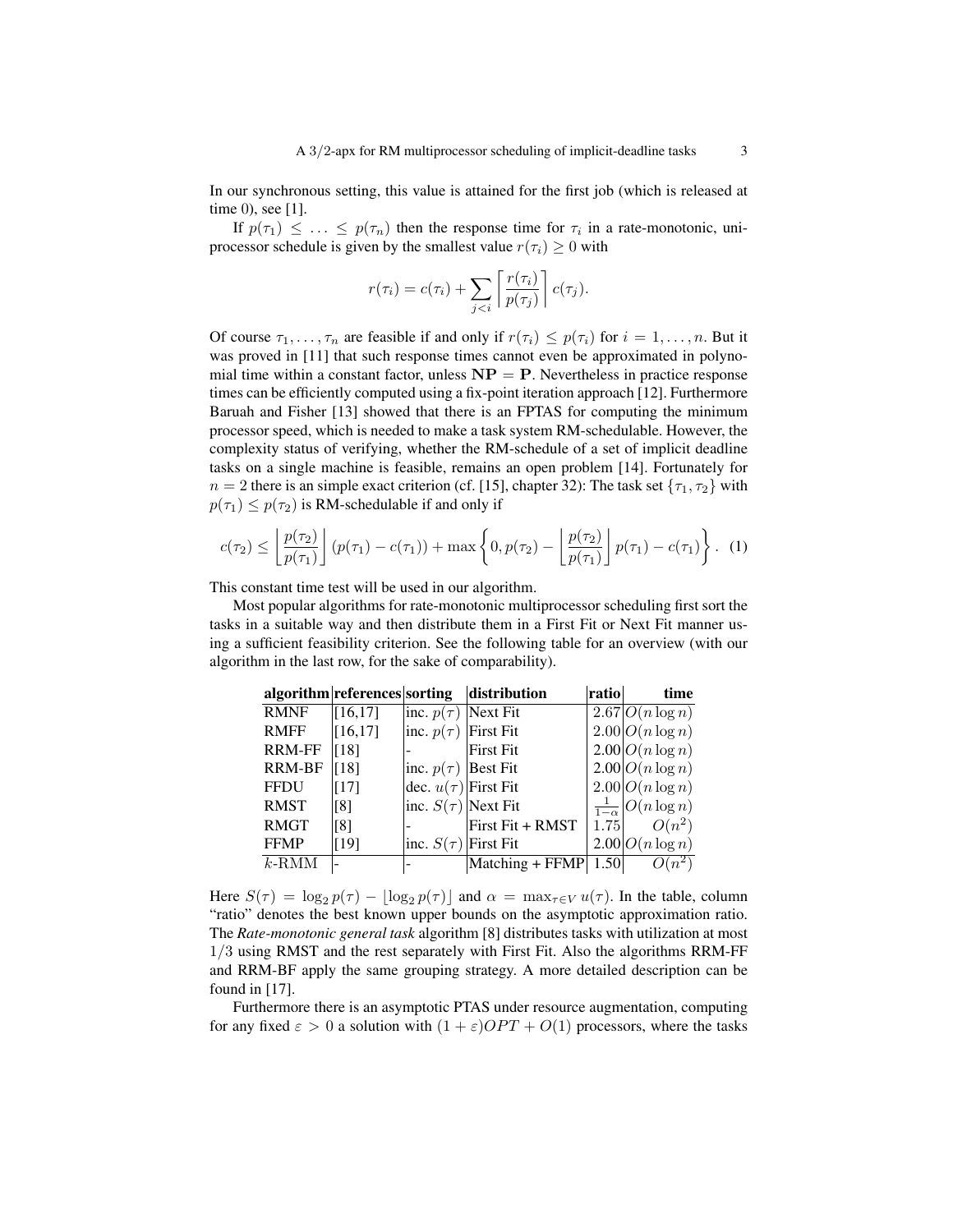on each processor can be feasibly scheduled after increasing the processor speed by a factor of  $1 + \varepsilon$  [20]. In the same paper it was proved that unless  $P \neq NP$ , no asymptotic FPTAS can exist for this multiprocessor scheduling problem. But it is still an open question whether an asymptotic PTAS is possible. We refer to the article [21] for an overview on complexity issues of real-time scheduling.

#### 1.2 Our Contribution

We present a new polynomial time algorithm for rate-monotonic real-time scheduling, which is based on matching techniques and yields solutions of at most  $(\frac{3}{2} + \frac{1}{k})OPT + 9k$ many processors. The asymptotic approximation ratio tends to  $3/2$  (for growing k), improving over the previously best known value of 7/4. Moreover, we provide experimental evidence that our new algorithm outperforms all other existing algorithms.

## 2 Preliminaries

During our algorithm it will happen, that we discard a set of (in general small) tasks  $V' \subseteq V$  and schedule them using a simple heuristic termed *First Fit Matching Periods* (FFMP), which was introduced in [19]. For a task  $\tau$  define

$$
S(\tau) := \log_2 p(\tau) - \lfloor \log_2 p(\tau) \rfloor \quad \text{and} \quad \beta(V) := \max_{\tau \in V} S(\tau) - \min_{\tau \in V} S(\tau)
$$

then the FFMP heuristic can be stated as follows

## Algorithm 1 FFMP

(1) Sort tasks such that  $0 \leq S(\tau_i) \leq \ldots \leq S(\tau_n) < 1$ 

(2) FOR  $i = 1, ..., n$  DO

(3) Assign  $\tau_i$  to the processor  $P_j$  with the least index j such that

 $u(P_j \cup \{\tau_i\}) \leq 1 - \beta(P_j \cup \{\tau_i\}) \cdot \ln(2)$ 

The idea for this ordering of the tasks is that consecutive tasks will have periods that are nearly multiples of each other and hence the bin packing aspect of the problem becomes dominant. Let  $FFMP(V)$  denote the value of the solution, which  $FFMP$  produces, if applied to  $V$ . One can prove the following lemma using well known techniques from [8] (see also [15]).

**Lemma 1.** *Given periodic tasks*  $V = \{\tau_1, \ldots, \tau_n\}$  *and*  $k \in \mathbb{N}$ *. FFMP always produces feasible solutions such that*

- $-If u(\tau_i) \leq \alpha \leq \frac{1}{2}$  for all  $i = 1, \ldots, n$ , then  $FFMP(V) \leq \frac{1}{1-\alpha} u(V) + 3$ .
- $-If u(\tau_i) \leq \frac{1}{2} \frac{1}{k}$  for all  $i = 1, ..., n$ , then  $FFMP(V) \leq \frac{n}{2} + \frac{k}{2}$ .

The RMST algorithm of Liebeherr et al. [8] also fulfills the same properties. But on average the First Fit distribution for FFMP behaves much better than the Next Fit distribution of RMST. However just for a worst-case analysis one could replace FFMP by RMST.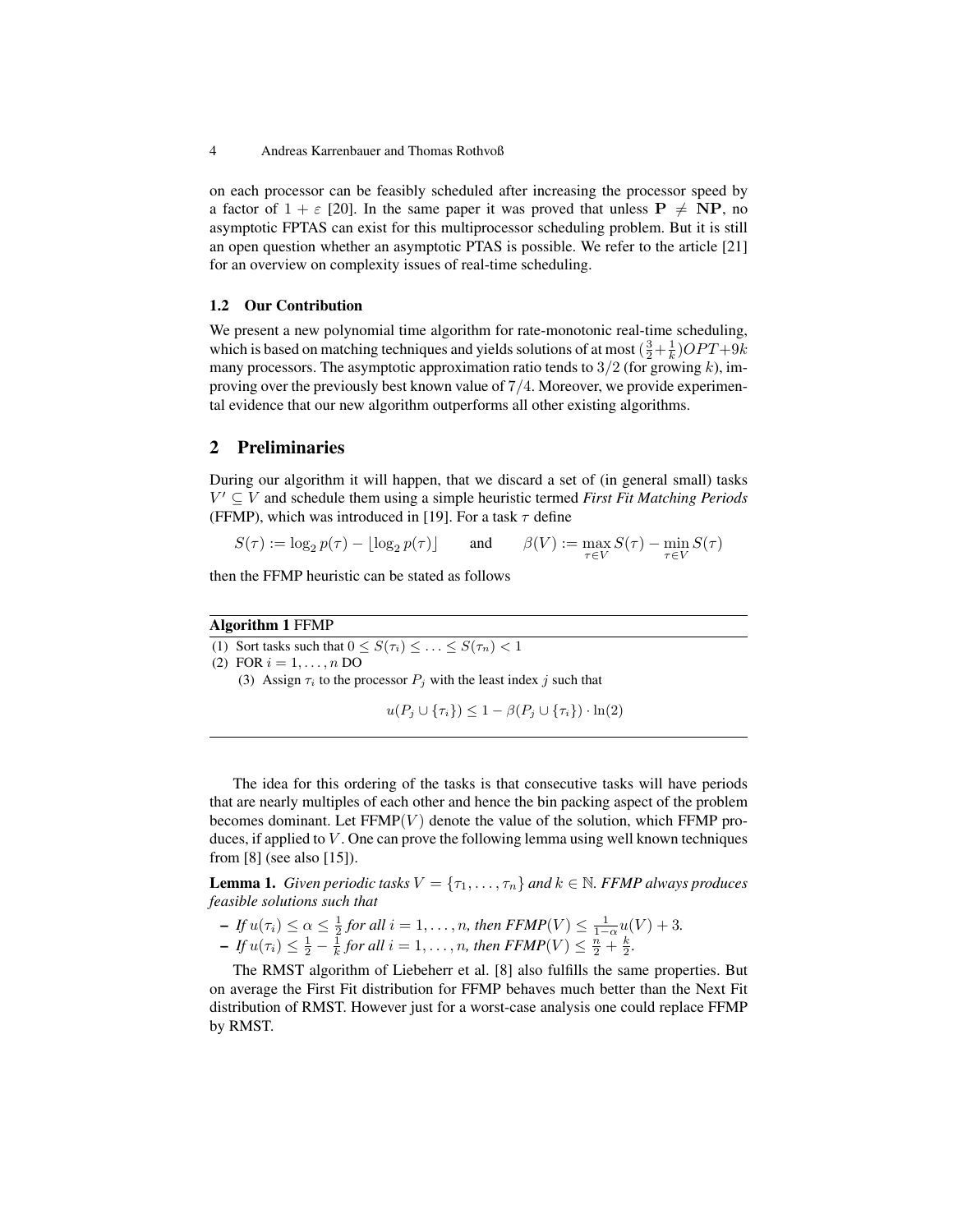### 3 Matchings and Schedules

As a powerful tool, we will use matchings in our algorithm. To this end, we define an undirected graph  $G = (V, E)$  such that the nodes correspond to the tasks. If there is an edge between the nodes  $\tau_1$  and  $\tau_2$ , then the corresponding tasks can be scheduled on one processor. Suppose for the time being that all tasks have a utilization of more than  $\frac{1}{3}$  and thus at most two tasks fit on one processor. Then the maximum cardinality matching in G determines a schedule with a minimum number of processors by reserving one processor for each edge in the matching and one processor for each unmatched node.

For the general setting of tasks with arbitrary utilization, this basic idea for our algorithm persists: Compute a matching in  $G$ , schedule each pair of matched tasks together on one processor, and distribute the remaining tasks by FFMP. Of course, the matching should be in such a way that we use the processors efficiently. To this end, we will assign weights to the nodes depending on the utilization of the corresponding tasks. We will later define the weights exactly. For now, let the weights be a function  $w: V \to [0, 1]$  and let the *price* of a matching  $M \subseteq E$  be

$$
price(M) := |M| + w(\overline{M}),
$$

where  $\overline{M} := \{v \in V \mid \forall e \in M : v \notin e\} \subseteq V$  is the set of unmatched nodes and  $w(\overline{M}) := \sum_{v \in \overline{M}} w(v)$ . That is, we have to allocate 1 processor for each matched pair of tasks and also some more processors for distributing the remaining unmatched tasks. Note that finding the matching with minimum price is equivalent to computing the maximum weight matching with edge weights  $w(e) := w(u) + w(v) - 1$  for each edge  $e = \{u, v\}$ , since

$$
w(M) := \sum_{e \in M} w(e) = \sum_{v \in V} w(v) - \sum_{v \in \overline{M}} w(v) - |M| = w(V) - price(M).
$$

While a maximum weight matching in a graph with  $n$  nodes and  $m$  edges can be found in  $O(n(m + n \log n))$  [22], we will see that it is sufficient for our purpose to compute an inclusion-wise maximal matching greedily. That is, we maintain the property, that for all  $e \in E \setminus M$  we have  $w(e') \geq w(e)$  for all  $e' \in M$  or there is an edge  $e' \in M$  with  $e \cap e' \neq \emptyset$  and  $w(e') \geq w(e)$ , throughout the algorithm. Furthermore, the algorithm iterates until M does not contain an edge, i.e.  $|e \cap M| < 1$  for all  $e \in E$ . Note that such a *greedy maximal matching* can be computed in  $O(n^2)$  by sorting the tasks by decreasing weight and searching for each task  $\tau_i$  the first unmatched  $\tau_j$  with  $\{\tau_i, \tau_j\} \in E$ . Although we do not have an explicit representation of the edges, the check whether a pair of nodes forms an edge takes only constant time. The interested reader is pointed to [23] or [24] for an extensive account on matchings.

## 4 The Algorithm

As indicated in the previous section, we compute a weighted matching to find a good schedule. It remains to define the weights properly. Note that each edge yields a processor in the partition. Hence, we do not want to match two nodes which do not use the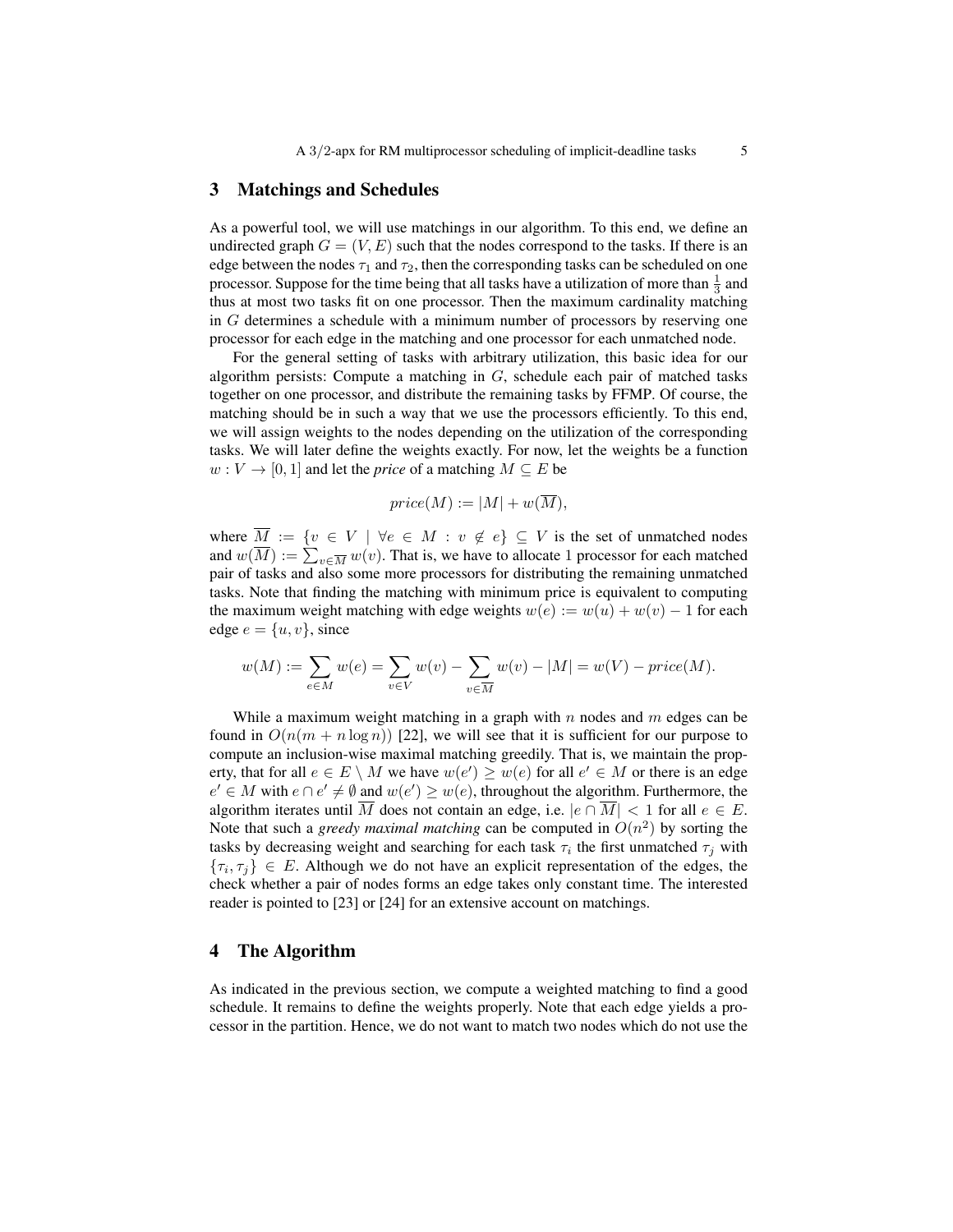processor to some extent. Moreover, each unmatched node is first discarded and later scheduled via FFMP. We are now going to define node weights  $w$  in such a way, that a matching with costs  $\gamma$  can be turned into a feasible schedule of roughly  $\gamma$  many processors. Intuitively, the weight  $w(\tau) \in [0, 1]$  will denote the average number of processors per task, which the FFMP algorithm needs to schedule a large number of tasks, if all tasks have the same utilization as  $\tau$ . Here we distinguish 3 categories of tasks:

- *Small tasks* ( $0 \le u(\tau) \le \frac{1}{3}$ ): Consider tasks  $\tau_1, \ldots, \tau_m$  with a small utilization, i.e.  $u(\tau_i) \leq \alpha$  for all  $i = 1, \ldots, m$  and  $\alpha \leq 1/3$ . Then we may schedule such tasks with FFMP using  $u(\{\tau_1,\ldots,\tau_m\})\frac{1}{1-\alpha}+3 \leq m\cdot\alpha\frac{1}{1-\alpha}+3$  many processors (see Lemma 1), thus we choose  $w(\tau) := \frac{u(\tau)}{1 - u(\tau)}$  for a small task  $\tau$ .
- *Medium tasks* ( $\frac{1}{3} < u(\tau) \leq \frac{1}{2} \frac{1}{12k}$ ): Suppose we have tasks  $\tau_1, \ldots, \tau_m$  whose utilization is at least 1/3, but bounded away from 1/2, say  $u(\tau_i) \leq \frac{1}{2} - \frac{1}{12k}$ , where k is an integer parameter that we determine later. Then FFMP( $\{\tau_1, \ldots, \tau_m\}$ )  $\leq$  $m/2 + O(k)$  (see again Lemma 1), thus we choose  $w(\tau) := 1/2$  for medium tasks.
- *Large tasks*  $(u(\tau)) > \frac{1}{2} \frac{1}{12k}$ : For a large task one processor is sufficient and possibly needed, thus  $w(\tau) := 1$  in this case.

## **Algorithm 2**  $k$ -Rate-Monotonic-Matching algorithm  $(k$ -RMM)

- (1) Construct  $G = (V, E)$  with edges  $e = {\tau_1, \tau_2} \in E \Leftrightarrow {\tau_1, \tau_2}$  RM-schedulable (according to condition (1)) and  $w(e) > 0$ .
- (2) Sort the edges by decreasing weight (ties are broken arbitrarily) and compute the greedy maximal matching  $M$  w.r.t. this order.
- (3) For all  $\{\tau_1, \tau_2\} \in M$  create a processor with  $\{\tau_1, \tau_2\}$
- (4) Define
	- $V_i = \{ \tau \in \overline{M} : \frac{1}{3} \cdot \frac{i-1}{k} \le u(\tau) < \frac{1}{3} \cdot \frac{i}{k} \} \ \forall i = 1, \dots, k$
	- $-V_{k+1} = \{ \tau \in \overline{M} : \frac{1}{3} \leq u(\tau) \leq \frac{1}{2} \frac{1}{12k} \}$
	- $-V_{k+2} = \{ \tau \in \overline{M} : u(\tau) > \frac{1}{2} \frac{1}{12k} \}$
- (5) Distribute  $V_{k+2}$ ,  $V_{k+1}$ , ...,  $V_1$  via FFMP.

The reason to define the weights in this way becomes clear with the proof of the following Theorem, saying that the number of used machines is essentially determined by the price of the matching.

Theorem 1. *Let* M *be an arbitrary matching in* G*. The schedule created from* M *as described in Algorithm 2, uses at most*

$$
\left(1+\frac{1}{2k}\right)\cdot price(M) + 9k
$$

*many processors.*

*Proof.* We create |M| processors, covering pairs of tasks  $\{\tau_1, \tau_2\} \in M$ . For scheduling the tasks in  $V_{k+1}$  we know that according to Lemma 1

$$
\text{FFMP}(V_{k+1}) \le \frac{|V_{k+1}|}{2} + \frac{12k}{2} = \sum_{\tau \in V_{k+1}} w(\tau) + 6k
$$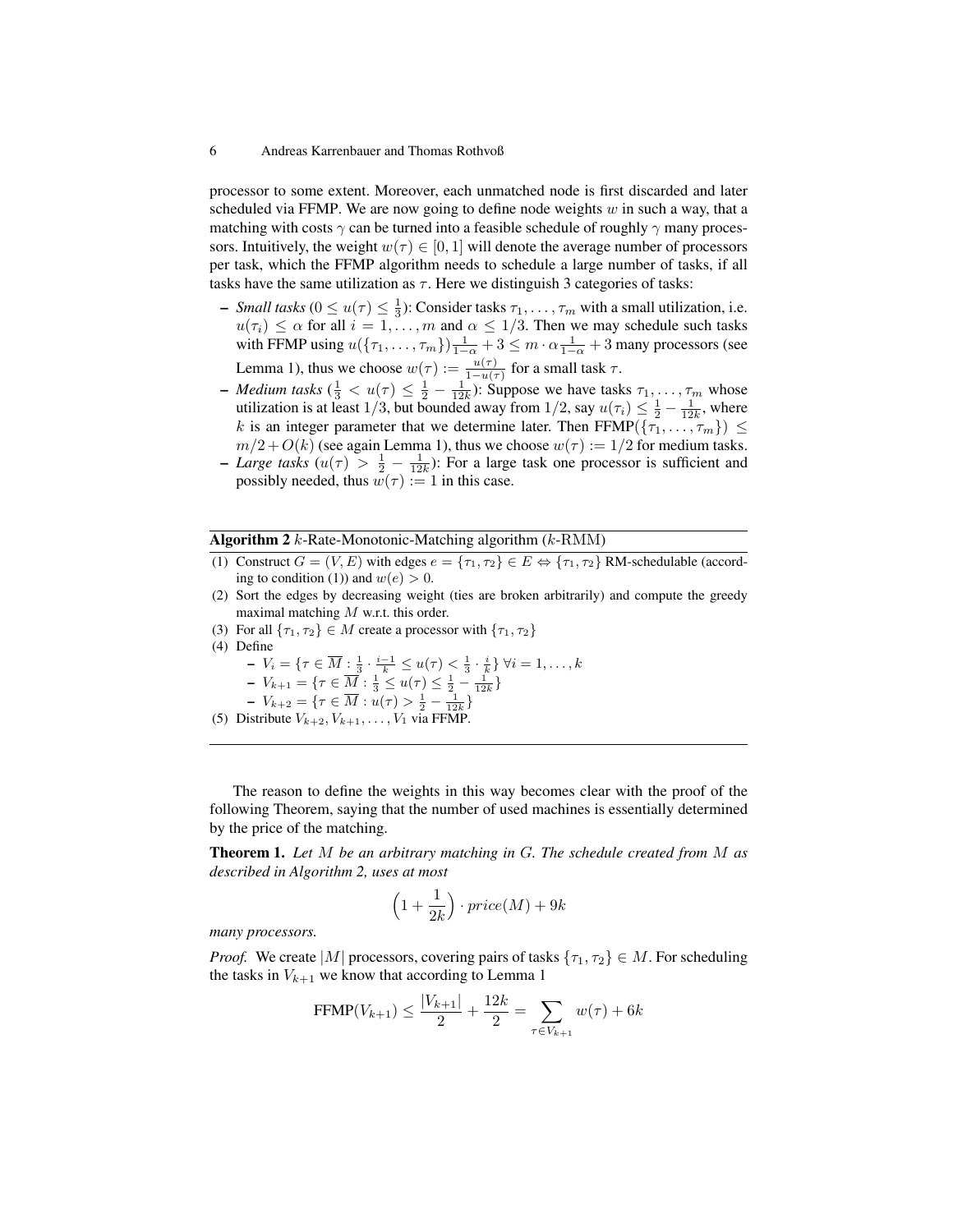using that the utilization of all tasks in  $V_{k+1}$  lies between  $\frac{1}{3}$  and  $\frac{1}{2} - \frac{1}{12k}$ . Of course  $\text{FFMP}(V_{k+2}) \le |V_{k+2}| = \sum_{\tau \in V_{k+2}} w(\tau)$ . For each  $V_i$   $(i = 1, \ldots, k)$  we know that the utilization of each task is sandwiched by  $\frac{1}{3} \cdot \frac{i-1}{k}$  and  $\frac{1}{3} \cdot \frac{i}{k}$ . Consequently

$$
\text{FFMP}(V_i) \le \frac{1}{1 - \frac{i}{3k}} \cdot u(V_i) + 3 \le \left(1 + \frac{1}{2k}\right) \frac{1}{1 - \frac{i-1}{3k}} \cdot u(V_i) + 3 \le \left(1 + \frac{1}{2k}\right) w(V_i) + 3
$$

by applying again Lemma 1 together with the fact that  $w(\tau) \ge u(\tau) \cdot \frac{1}{1 - (i-1)/(3k)}$  for all  $\tau \in V_i$ . We conclude that the total number of processors in the produced solution is

$$
|M| + \sum_{i=1}^{k+2} \text{FFMP}(V_i) \le |M| + \sum_{\tau \in V_{k+1} \cup V_{k+2}} w(\tau) + 6k
$$
  
+ 
$$
\left(1 + \frac{1}{2k}\right) \sum_{\tau \in V_1 \cup \ldots \cup V_k} w(\tau) + 3k
$$
  

$$
\le |M| + \left(1 + \frac{1}{2k}\right) \sum_{\tau \in V_1 \cup \ldots \cup V_{k+2}} w(\tau) + 9k
$$
  

$$
\le \left(1 + \frac{1}{2k}\right) \cdot price(M) + 9k.
$$

It remains to show that the price of the matching computed by Algorithm 2 is at most roughly  $\frac{3}{2}$  times the number of necessary processors. To this end, we first show that for any partition, there is a matching with the appropriate price.

**Theorem 2.** For any feasible partition  $\mathcal{P} = \{P_1, \ldots, P_\ell\}$  of the tasks, there is a match*ing*  $M_{\mathcal{P}}$  *with* 

$$
price(M_{\mathcal{P}}) \leq \left(\frac{3}{2} + \frac{1}{12k}\right) \cdot |\mathcal{P}|
$$

*such that no*  $e \in M_{\mathcal{P}}$  *crosses a*  $P_i \in \mathcal{P}$ *, i.e. either*  $e \subseteq P_i$  *or*  $e \cap P_i = \emptyset$ *.* 

*Proof.* Consider a processor  $P_i$ . After reordering let  $\tau_1, \ldots, \tau_q$  be the tasks on  $P_i$ , sorted such that  $u(\tau_1) \geq \ldots \geq u(\tau_q)$ . First suppose that  $q \geq 2$ . We will either cover two tasks in  $P_i$  by a matching edge or leave all tasks uncovered. But in any case we guarantee, that the tasks in  $P_i$  contribute at most  $(\frac{3}{2} + \frac{1}{12k})$  to  $price(M_{\mathcal{P}})$ . We distinguish two cases, depending on whether  $P_i$  contains a large task or not.

- **Case**  $\tau_1$  not large: We leave all tasks in  $P_i$  uncovered. Note that all tasks in  $P_i$  are either of small or medium size, hence  $w(\tau_j) \leq \frac{3}{2}u(\tau_j)$  for  $j = 1, \ldots, q$ . The contribution of  $P_i$  is  $\sum_{j=1}^q w(\tau_j) \leq \frac{3}{2} \sum_{j=1}^q u(\tau_j) \leq \frac{3}{2}$ .
- **Case**  $\tau_1$  large: We add  $\{\tau_1, \tau_2\}$  to the matching. We may do so since both tasks are RM-schedulable, the weight of the edge is positive because  $\tau_1$  is large, and hence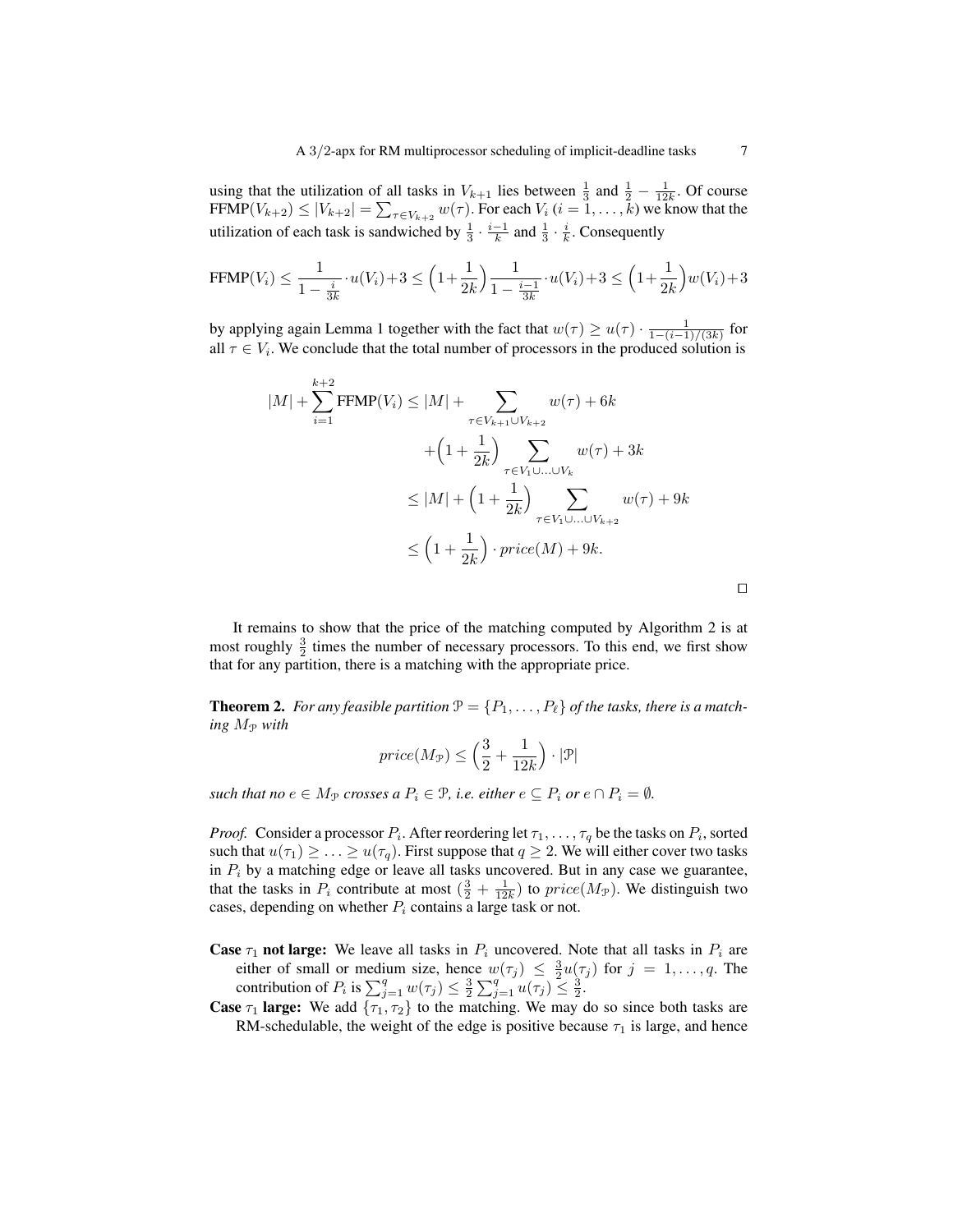${\tau_1, \tau_2} \in E$ . The contribution is

$$
1 + \sum_{j=3}^{q} w(\tau_j) \le 1 + \underbrace{\sum_{j=3}^{q} u(\tau_j)}_{\le 1 - u(\{\tau_1, \tau_2\})} \cdot \frac{1}{1 - \underbrace{u(\tau_j)}_{\le u(\tau_2)}} \le 1 + \frac{1 - u(\tau_1) - u(\tau_2)}{1 - u(\tau_2)} \quad (2)
$$
  

$$
\le 1 + \frac{\frac{1}{2} + \frac{1}{12k} - u(\tau_2)}{1 - u(\tau_2)} \le \frac{3}{2} + \frac{1}{12k}
$$

using that  $\tau_3, \ldots, \tau_q$  are small and  $\frac{a-x}{1-x}$  is monotone decreasing if  $a < 1$ .

If  $q = 1$ , then we do not cover  $\tau_1$ . The contribution is at most 1. Moreover, the above construction guarantees that no edge in  $M_{\mathcal{P}}$  crosses a processor  $P_i$ . . The contract of  $\Box$ 

If we compute a maximum weight matching in our algorithm (say in running time in  $O(n^3)$ ), by simply combining Theorems 1 and 2, we can already obtain a bound of

$$
\left(\frac{3}{2} + \frac{1}{12k}\right) \cdot \left(1 + \frac{1}{2k}\right) \cdot OPT + 9k \le \left(\frac{3}{2} + \frac{1}{k}\right) OPT + 9k
$$

on the number of used processor. However, we do not want to fall short of the running time of  $O(n^2)$  of the 7/4-approximation algorithm of Liebeherr et al. [8]. Hence, we use a greedy matching instead, which can be computed in  $O(n^2)$ . Observe that in the previous proof, in particular for the second case, we left some slack to the approximation ratio. This will become useful in the proof of the next theorem, saying that for any feasible partition it is sufficient to consider a greedy maximal matching.

**Theorem 3.** If  $\mathcal{P} = \{P_1, \ldots, P_\ell\}$  *be a feasible partition, then we have for a greedy matching* M *that*

$$
price(M) \leq \Big(\frac{3}{2} + \frac{1}{6k}\Big)|\mathcal{P}|.
$$

*Proof.* This proof is based on a comparison of M with the matching  $M_p$ , constructed in Theorem 2. To this end, we consider the symmetric difference of the two matchings, i.e. let  $E' := M \Delta M_{\mathcal{P}}$ . Note that  $E'$  is a collection of disjoint paths and cycles, i.e. for all  $v \in V$ , we have  $|\{e \in E': v \in e\}| \leq 2$ . First, we consider a cycle  $C \subseteq E'$ . Observe that  $|C \cap M| = |C \cap M_{\mathcal{P}}|$  by the fundamentals of matching theory. Let  $q := |C \cap M|$ and let  $P_1, \ldots, P_q$  be the processors that contain edges from  $C \cap M_{\mathcal{P}}$ . Note that each edge in  $M_{\mathcal{P}}$  is contained in exactly one processor and moreover that M matches all nodes in  $P_1 \cup \cdots \cup P_q$  that  $M_{\mathcal{P}}$  does. Hence, we have

$$
|C \cap M| + \sum_{i=1}^q w(P_i \cap \overline{M}) = |C \cap M_{\mathcal{P}}| + \sum_{i=1}^q w(P_i \cap \overline{M}_{\mathcal{P}}) \leq \left(\frac{1}{2} + \frac{1}{12k}\right)q.
$$

Next, we consider a path  $Q \subseteq E'$ . Again let  $P_1, \ldots, P_q$  be the processors containing edges from  $M_{\mathcal{P}} \cap Q$ . We distinguish the three cases, when both, one, or none of the end-nodes of the path  $Q$  are matched in  $M$  as illustrated below. The solid edges belong to  $M$  and the dashed ones belong to  $M_{\mathcal{P}}$ . The boxes represent the processors of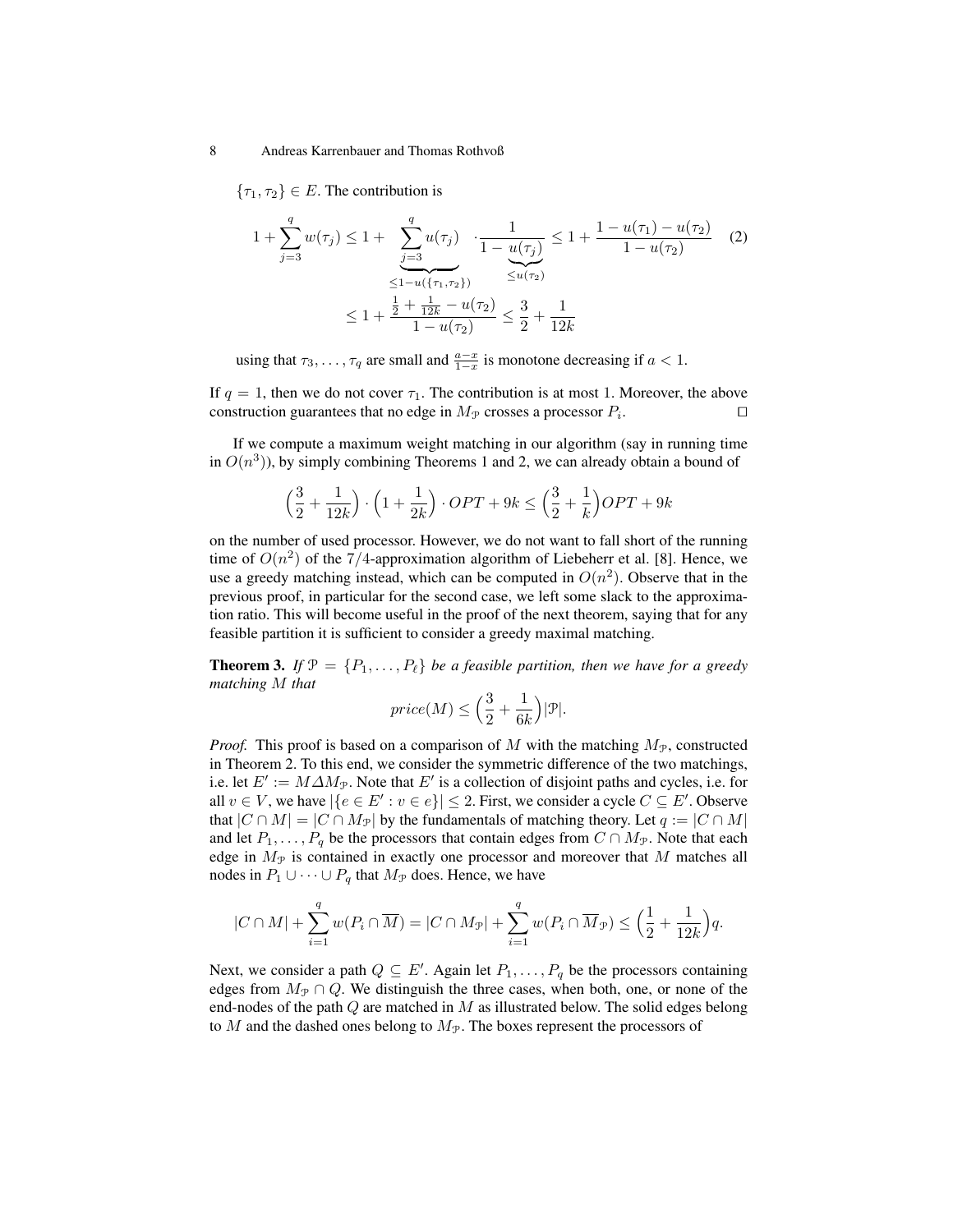(a) (b) (c) 
$$
\overbrace{C \longrightarrow C \longrightarrow C \longrightarrow C}^{(b)} \overbrace{C \longrightarrow C}^{(c)} \overbrace{C \longrightarrow C}^{(c)} \overbrace{C \longrightarrow C}^{(c)} \overbrace{C \longrightarrow C}^{(c)} \overbrace{C \longrightarrow C}^{(c)} \overbrace{C \longrightarrow C}^{(c)} \overbrace{C \longrightarrow C}^{(c)} \overbrace{C \longrightarrow C}^{(c)} \overbrace{C \longrightarrow C}^{(c)} \overbrace{C \longrightarrow C}^{(c)} \overbrace{C \longrightarrow C}^{(c)} \overbrace{C \longrightarrow C}^{(c)} \overbrace{C \longrightarrow C}^{(c)} \overbrace{C \longrightarrow C}^{(c)} \overbrace{C \longrightarrow C}^{(c)} \overbrace{C \longrightarrow C}^{(c)} \overbrace{C \longrightarrow C}^{(c)} \overbrace{C \longrightarrow C}^{(c)} \overbrace{C \longrightarrow C}^{(c)} \overbrace{C \longrightarrow C}^{(c)} \overbrace{C \longrightarrow C}^{(c)} \overbrace{C \longrightarrow C}^{(c)} \overbrace{C \longrightarrow C}^{(c)} \overbrace{C \longrightarrow C}^{(c)} \overbrace{C \longrightarrow C}^{(c)} \overbrace{C \longrightarrow C}^{(c)} \overbrace{C \longrightarrow C}^{(c)} \overbrace{C \longrightarrow C}^{(c)} \overbrace{C \longrightarrow C}^{(c)} \overbrace{C \longrightarrow C}^{(c)} \overbrace{C \longrightarrow C}^{(c)} \overbrace{C \longrightarrow C}^{(c)} \overbrace{C \longrightarrow C}^{(c)} \overbrace{C \longrightarrow C}^{(c)} \overbrace{C \longrightarrow C}^{(c)} \overbrace{C \longrightarrow C}^{(c)} \overbrace{C \longrightarrow C}^{(c)} \overbrace{C \longrightarrow C}^{(c)} \overbrace{C \longrightarrow C}^{(c)} \overbrace{C \longrightarrow C}^{(c)} \overbrace{C \longrightarrow C}^{(c)} \overbrace{C \longrightarrow C}^{(c)} \overbrace{C \longrightarrow C}^{(c)} \overbrace{C \longrightarrow C}^{(c)} \overbrace{C \longrightarrow C}^{(c)} \overbrace{C \longrightarrow C}^{(c)} \overbrace{C \longrightarrow C}^{(c)} \overbrace{C \longrightarrow C}^{(c)} \overbrace{C \longrightarrow C}^{(c)} \overbrace{C \longrightarrow C}^{(c)} \overbrace{C}^{(c)} \longrightarrow C \longrightarrow C
$$

**Case (a).** If both ends of Q are matched in M, then  $|M \cap Q| - 1 = |M_{\mathcal{P}} \cap Q| = q$ . Hence,

$$
|M \cap Q| + \sum_{i=1}^{q} w(P_i \cap \overline{M}) \le |M_{\mathcal{P}} \cap Q| + \sum_{i=1}^{q} w(P_i \cap \overline{M}_{\mathcal{P}}) + 1 - w(\tau) - w(\tau')
$$

where  $\tau$ ,  $\tau'$  are the both ends of Q. If one of  $\tau$ ,  $\tau'$  is large, then there is nothing to show. Suppose that none of them is large. Then there is at least one processor that contains two large tasks, since Q has an odd number of edges and since by definition each edge contains at least one large task. Furthermore by the greedy selection, there is at least one large neighboring task in this path, and by the same parity argument, there is a further processor with two large tasks. Note that  $q \geq 2$  if neither  $\tau$  nor  $\tau'$  is large. If  $q = 2$  like in the above example, then all unmatched tasks on the two processors have a smaller weight than  $\tau$  or  $\tau'$ , respectively. Since this yields the claim, we suppose that  $q > 2$  in the following.

$$
|M \cap Q| + \sum_{i=1}^{q} w(P_i \cap \overline{M}) \le q + 1 + \left(\frac{1}{2} + \frac{1}{12k}\right)(q-2) + \frac{2}{6k-1} \le \left(\frac{3}{2} + \frac{1}{6k}\right)q
$$

**Case (b).** If exactly one of the endpoints of Q is matched in M, say  $\tau$ , and the other endpoint, say  $\tau'$  is matched on processor  $P_q$ , then

$$
|M \cap Q| + \sum_{i=1}^q w(P_i \cap \overline{M}) \le |M_{\mathcal{P}} \cap Q| - w(\tau) + w(\tau') + \sum_{i=1}^q w(P_i \cap \overline{M}).
$$

If  $q = 1$ , then the greedy selection implies that  $w(\tau) \geq w(\tau')$ . Hence, we assume that  $q \ge 2$ . Let  $\tau''$  be as in the illustration. By the greedy selection, we have  $u(\tau'') \ge u(\tau')$ . If  $\tau''$  is small, then

$$
w(P_{q-1} \cap \overline{M}) + w(P_q \cap \overline{M}) \le \frac{\frac{1}{2} + \frac{1}{12k} - u(\tau'')}{1 - u(\tau'')} + \frac{\frac{1}{2} + \frac{1}{12k}}{1 - u(\tau')} \le 1 + \frac{1}{4k}
$$

as in Ineq. (2) in the proof of Theorem 2. By a similar argument, the same bound holds if  $\tau''$  is medium. If  $\tau''$  is large, then either  $\tau$  is large itself or there is a processor  $P_j$ with  $j \in \{1, \ldots, q-1\}$  with two large tasks, since each edge contains at least one large task. In the former case, there is nothing to show, whereas in the latter case, we may assume w.l.o.g. that  $j = q - 1$  and hence the bound of  $1 + \frac{1}{4k}$  also holds. Note that if  $w(\tau') = 1$ , then no further unmatched task can be on  $P_q$ , and hence  $w(P_q \cap \overline{M}) = 1$ , because they would have been matched by the algorithm. Altogether, this yields

$$
|M \cap Q| + \sum_{i=1}^{q} w(P_i \cap \overline{M}) \le q + \left(\frac{1}{2} + \frac{1}{12k}\right)(q-2) + 1 + \frac{1}{4k} \le \left(\frac{3}{2} + \frac{1}{6k}\right)q.
$$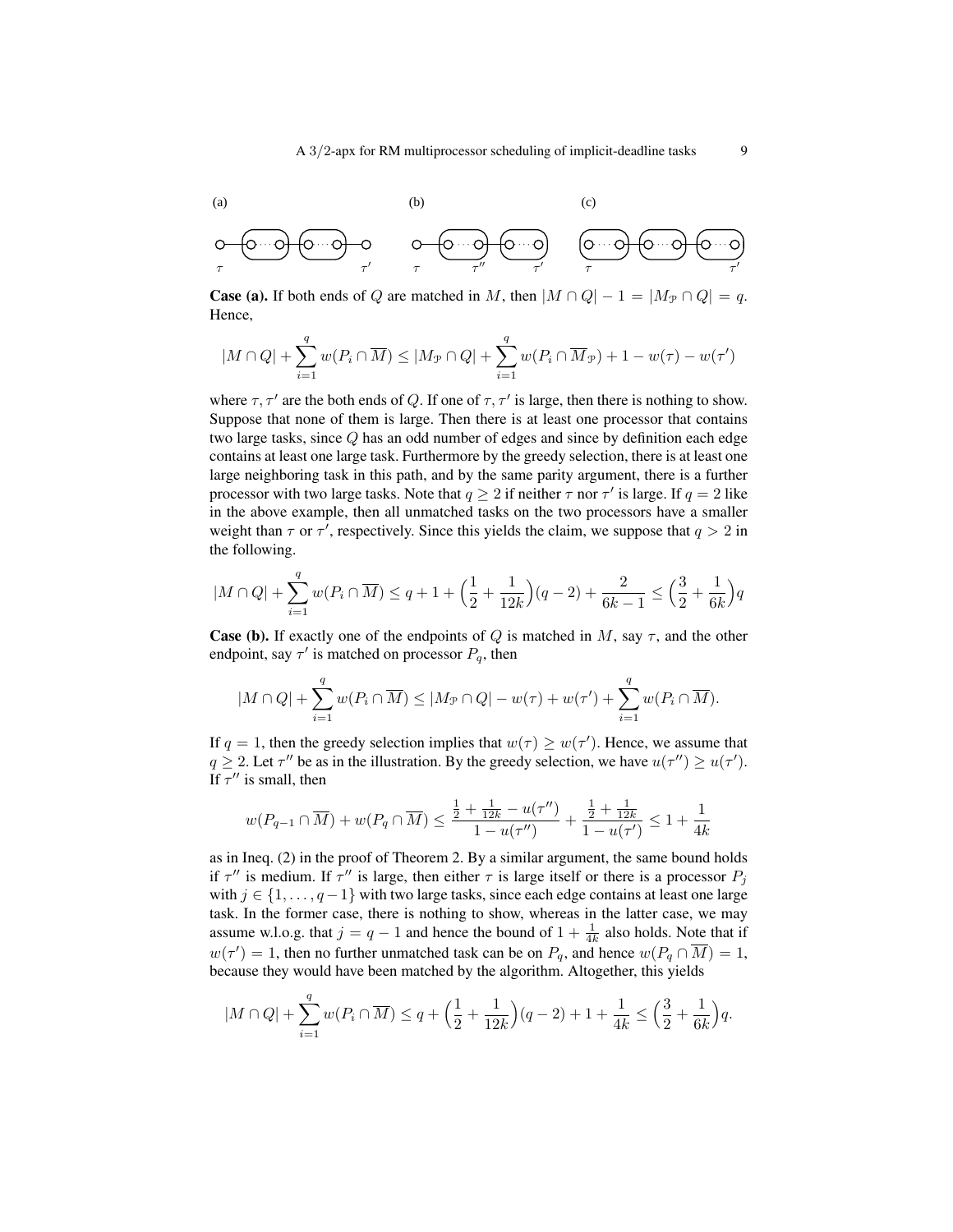**Case (c).** If none of the endpoints of  $Q$  are matched in  $M$ , then

$$
|M \cap Q| + \sum_{i=1}^{q} w(P_i \cap \overline{M}) \le |M \cap Q| + \sum_{i=1}^{q} w(P_i \cap \overline{M}_{\mathcal{P}}) - 1 + w(\tau) + w(\tau')
$$

where  $\tau$ ,  $\tau'$  are the both ends of Q. If neither  $\tau$  nor  $\tau'$  is large, then there is nothing to show. Hence, we assume w.l.o.g. that  $w(\tau) = 1$ . Since  $\tau$  is not matched in M, there is no further task on the same processor that is also unmatched in M. Hence,

$$
|M \cap Q| + \sum_{i=1}^{q} w(P_i \cap \overline{M}) \le \left(\frac{3}{2} + \frac{1}{12k}\right)(q-1) + w(\tau') \le \left(\frac{3}{2} + \frac{1}{12k}\right)q.
$$

**Corollary 1.** Algorithm 2 produces a solution of cost  $(\frac{3}{2} + \frac{1}{k})OPT + 9k$  in time  $O(n^2)$ .

*Proof.* Note that for each set  $\{\tau_1, \tau_2\}$  RM-schedulability can be tested in constant time using condition (1). Sorting the tasks by decreasing utilization takes  $O(n \log n)$  time and is subsumed by the time necessary to create  $G$ , which is  $O(n^2)$ . In fact, it is only necessary to scan each large task and check with every other task with smaller utilization whether they can be scheduled together. If so both tasks are marked as matched provided that none of them has been matched before. However, this procedure still requires quadratic running time since all tasks might be large in the worst case. The running time of FFMP is  $O(n' \log n')$  for scheduling n' tasks, thus the total running time is  $O(n^2)$ .

The approximation guarantee follows from Theorem 3 and Theorem 1, since we may combine them to show that the number of processors produced does not exceed

$$
\left(1 + \frac{1}{2k}\right) \cdot \left(\frac{3}{2} + \frac{1}{6k}\right) OPT + 9k \le \left(\frac{3}{2} + \frac{1}{k}\right) \cdot OPT + 9k.
$$

 $\Box$ 

## 5 Experimental results

We have implemented and compared our  $k$ -RMM algorithm experimentally with the ones, which are known from the literature and have already been mentioned in Sect. 1.1. To this end, we have randomly generated instances with the number of tasks  $n$  ranging from 10 to  $10^5$ . That is, for each given n, we have generated 100 samples, where integer periods have been chosen out of  $(0, 500)$  uniformly at random and independently utilizations from  $(0, 1)$  u.a.r. All algorithms have been tested on the same instances to allow also a direct comparison. With a choice of  $k = \lfloor \sqrt{n} \rfloor$ , our new algorithm has outperformed the others on almost all instances (in fact it has been 1 processor worse on only 4 instances). For  $n = 10$  and  $n = 20$ , we have also computed the optimum solutions by a configuration-based ILP solved with CPLEX. For 82% of the instances with 10 tasks and 76% of the instances with  $n = 20$ , our k-RMM has found the optimum solution, and in the remaining cases it only fell short by one processor. Looking at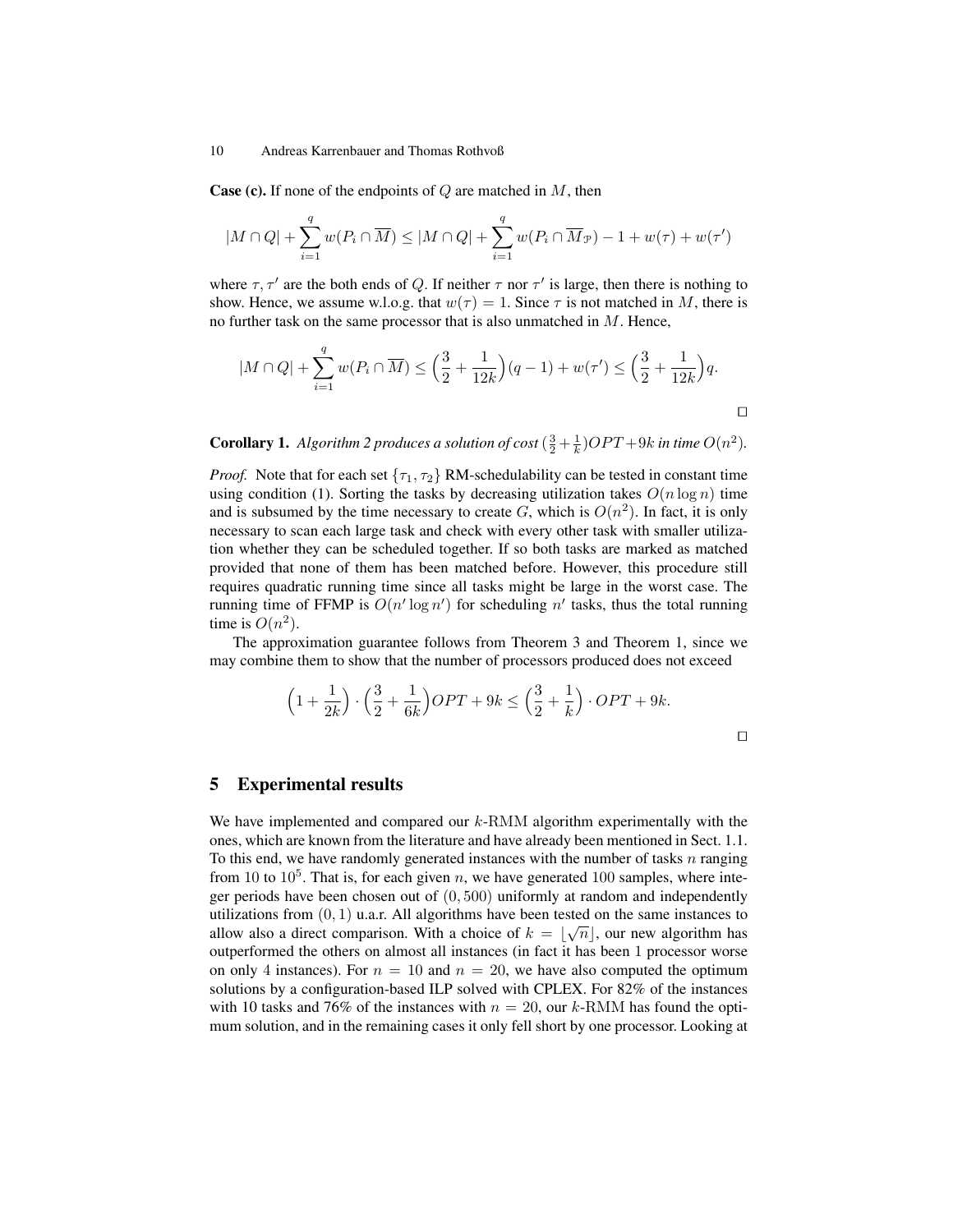

Figure 1. A comparison of our algorithm with the ones known from the literature w.r.t. the average processor load.

the average processor load, i.e. the total utilization divided by the number of allocated processors, in Fig. 1, one can see that our  $k$ -RMM algorithm uses the processor much more efficiently than the other approximation algorithms.

Figure 1 suggests that the average load for  $k$ -RMM converges to 1 as  $n$  goes to infinity. In fact, it is not hard to prove that the *waste* of k-RMM, i.e. the difference between the allocated processors and the total utilization, scales sub-linearly with the number of tasks on random instances. More precisely, the same bound of  $O(n^{3/4} \log^{3/8} n)$  for the waste of FFMP, which has been shown in [19], also holds for our new algorithm. However, experiments suggest that this bound for  $k$ -RMM might be something closer to  $\sqrt{n}$ . A further interesting open question is whether there exists an asymptotic PTAS for the rate-monotonic multiprocessor scheduling problem.

# References

- 1. Liu, C.L., Layland, J.W.: Scheduling algorithms for multiprogramming in a hard-real-time environment. J. ACM 20(1) (1973) 46–61
- 2. Buttazzo, G.: Hard Real-time Computing Systems: Predictable Scheduling Algorithms And Applications (Real-Time Systems Series). (2004)
- 3. Garey, M.R., Graham, R.L., Johnson, D.S., Yao, A.C.C.: Resource constrained scheduling as generalized bin packing. J. Combin. Theory Ser. A 21 (1976) 257–298
- 4. Johnson, D.S.: Near-optimal bin packing algorithms. PhD thesis, MIT, Cambridge, MA (1973)